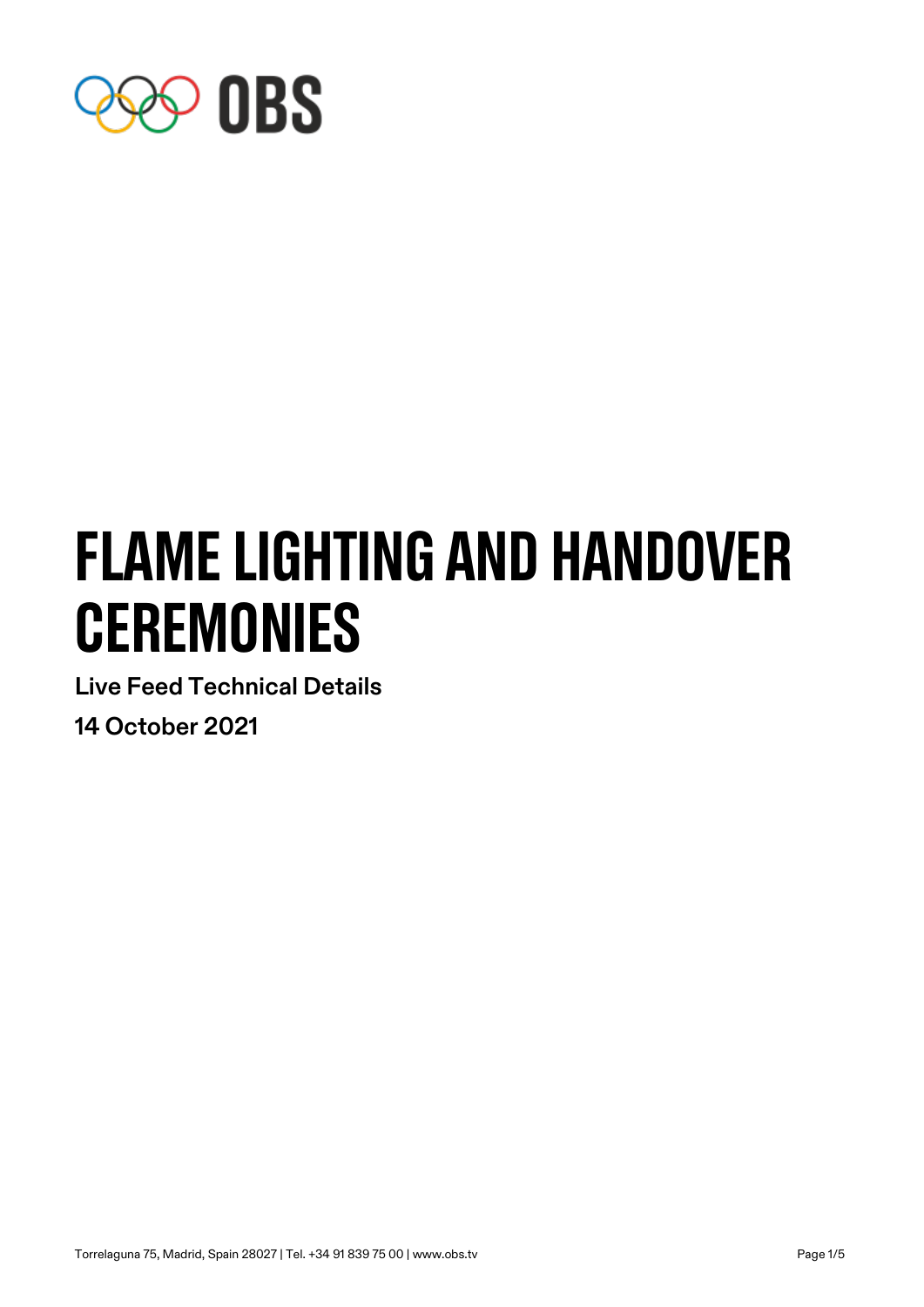

Flame Lighting and Handover Ceremonies

## Table of contents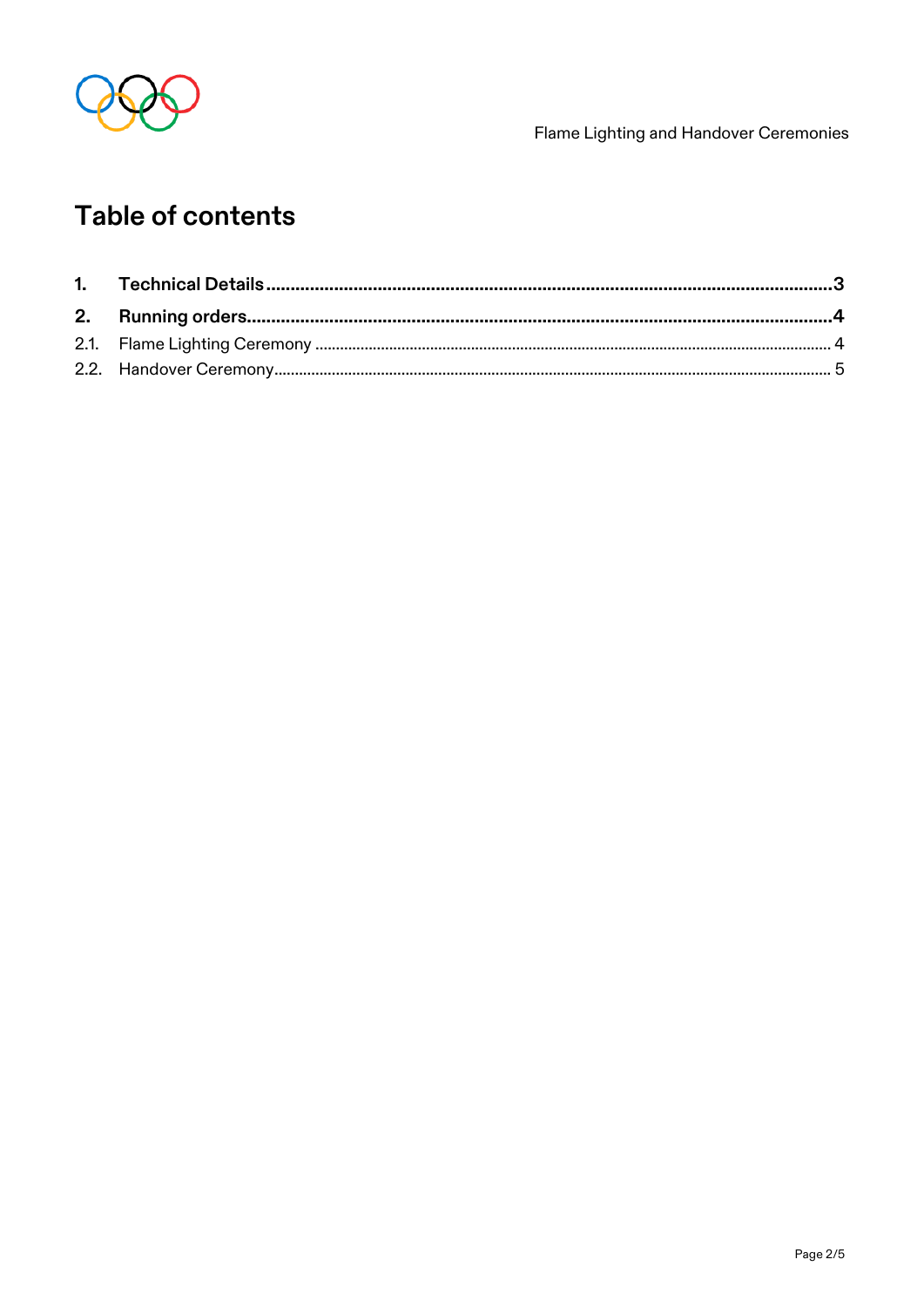

Flame Lighting and Handover Ceremonies

# <span id="page-2-0"></span>**1. Technical Details**

| <b>Events</b>                                                                                                           | <b>Olympic Flame Lighting Ceremony</b>                                                                                                                                                    | <b>Handover Ceremony</b>                                                   |
|-------------------------------------------------------------------------------------------------------------------------|-------------------------------------------------------------------------------------------------------------------------------------------------------------------------------------------|----------------------------------------------------------------------------|
| <b>Dates</b>                                                                                                            | 18 October 2021                                                                                                                                                                           | 19 October 2021                                                            |
| Location                                                                                                                | Ancient Olympia, Greece                                                                                                                                                                   | Athens, Greece                                                             |
| Transmission start/end time<br>(The timings are for the events<br>only and do not include post-<br>unilateral bookings) | 08:00 - 09:45 UTC<br>11:00 - 12:45 Athens time                                                                                                                                            | 08:30 - 09:55 UTC<br>11:30 - 12:55 Athens time                             |
| Programme start/end time                                                                                                | 08:20 - 09:25 UTC<br>11:20 - 12:25 Athens time                                                                                                                                            | 08:50 - 09:35 UTC<br>11:50 - 12:35 Athens time                             |
| <b>Host Broadcaster/Source</b>                                                                                          | Olympic Channel                                                                                                                                                                           |                                                                            |
| <b>Booking Reference</b>                                                                                                | OF 20211018                                                                                                                                                                               | OF 20211019                                                                |
| <b>Booking Deadline</b>                                                                                                 | Advance booking is required and must take place no less than two hours prior to<br>transmission start time.                                                                               |                                                                            |
| Offer                                                                                                                   | Free of technical charge. Global distribution via satellite.                                                                                                                              |                                                                            |
| <b>Format and Graphics</b>                                                                                              | HD1080i/50 - 12Mhz   Dirty feed with graphics in English and Olympic Rings bug on<br>top left.                                                                                            |                                                                            |
| <b>Satellite Distribution</b>                                                                                           | Europe: PAL, KU band, Eutelsat 10A<br>Africa: PAL, KU band, Eutelsat 10A<br>America: NTSC, C band, SES-14<br>Asia/Oceania: PAL, C band, Asiasat 5                                         |                                                                            |
|                                                                                                                         | Lighting Ceremony: A 30-minute satellite test of the international feed is scheduled<br>on Sunday, 17 October 2021, from 10:30 local time (07:30 UTC) to 11:00 local time<br>(08:00 UTC). |                                                                            |
|                                                                                                                         | Handover Ceremony: A 30-minute Satellite Test of the international feed is<br>scheduled on Monday, 18 October 2021, from 17:00 local time (14:00 UTC) to 17:30<br>local time (14:30 UTC). |                                                                            |
|                                                                                                                         | The satellite test feeds are available to all takers at no cost.                                                                                                                          |                                                                            |
| Audio                                                                                                                   | 1. Int. Sound L<br>2. Int. Sound R<br>3. Language 1 Clean (Greek)<br>4. Language 2 Clean (English)                                                                                        | 5. English PGM L<br>6. English PGM R<br>7. PA + Music L<br>8. PA + Music R |
| <b>Distribution Contact</b>                                                                                             | <b>OVERON Bookings: otrbookings@overon.es</b><br>Planning: planning@overon.es   Tel: +34 91 837 75 50<br>MCR: mcrnews@overon.es   Tel: +34 91 837 80 66                                   |                                                                            |
| <b>Production/On-site Contact</b>                                                                                       | Sara Hernaez   Production Manager, Olympic Channel<br>sara.hernaez@olympicchannel.com   Tel: +34 699 474 620                                                                              |                                                                            |
| <b>Event Organiser</b>                                                                                                  | Hellenic Olympic Committee (HOC)   Website: https://hoc.gr/en                                                                                                                             |                                                                            |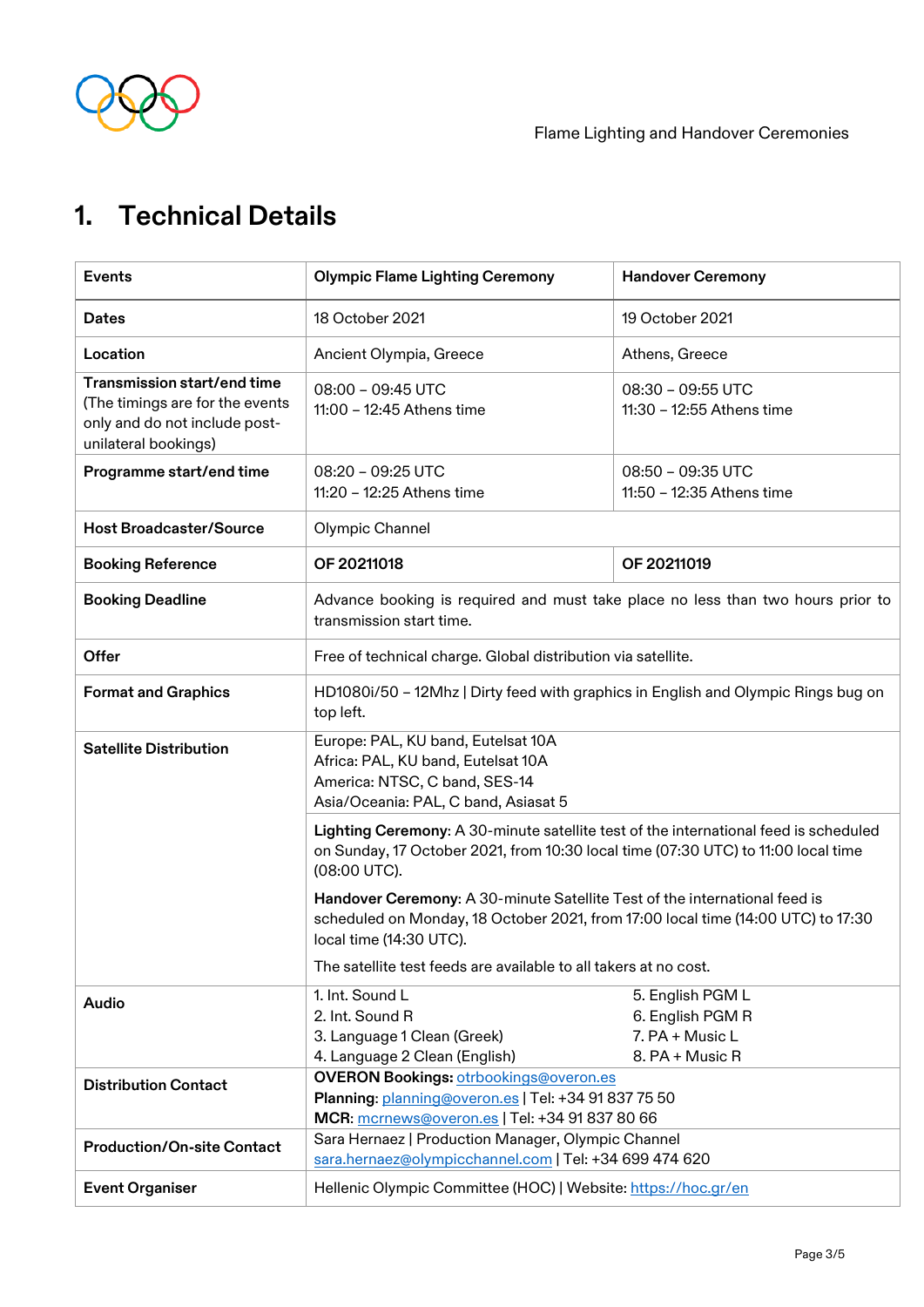

### <span id="page-3-0"></span>**2. Running orders**

Subject to change.

#### <span id="page-3-1"></span>**2.1. Flame Lighting Ceremony**

The duration of the event may vary, depending on the length of the speeches, the event segments and weather conditions (Note: Currently, the weather at Ancient Olympia is rainy and might affect the continuity of the Lighting Ceremony).

| <b>LOCAL TIME</b> | <b>UTC TIME</b> |                                                                                         |
|-------------------|-----------------|-----------------------------------------------------------------------------------------|
| <b>START</b>      |                 | <b>CONTENT</b>                                                                          |
| 11:00:00          | 8:00:00         | International pool signal up                                                            |
| 11:00:00          | 8:00:00         | Bars and Tone                                                                           |
| 11:15:00          | 8:15:00         | <b>VENUE WIDE SHOT</b>                                                                  |
| 11:19:30          | 8:19:30         | Countdown Clock                                                                         |
| 11:20:00          | 8:20:00         | <b>START International Feed - RUN UP</b>                                                |
| 11:20:00          | 8:20:00         | <b>Opening Animation</b>                                                                |
| 11:30:00          | 8:30:00         | <b>START of Ceremony</b>                                                                |
| 12:24:36          | 9:24:36         | <b>End of the Ceremony</b>                                                              |
|                   |                 | (Departure of the Band and of the Presidential Guard)                                   |
| 12:24:36          | 9:24:36         | <b>RUN OUT</b>                                                                          |
| 12:25:36          | 9:25:36         | <b>Closing Animation</b>                                                                |
| 12:26:16          | 9:26:16         | 5" slate & fade to black                                                                |
| 12:26:21          | 9:26:21         | <b>VENUE WIDE SHOT</b>                                                                  |
| 12:27:21          | 9:27:21         | Highlights (VIP, Guests, Delegates - Flags - Ritual of the Lighting Ceremony -          |
|                   |                 | Dance Performance by the Priestesses - Handover of the Olympic Flame to the first       |
|                   |                 | Torchbearer - Handover of the Olympic Flame to the second Torchbearer)                  |
| 12:29:51          | 9:29:51         | <b>VENUE WIDE SHOT</b>                                                                  |
| 12:30:51          | 9:30:51         | <b>BLACK</b>                                                                            |
| 12:30:51          | 9:30:51         | <b>END</b> International Feed                                                           |
|                   |                 |                                                                                         |
|                   |                 | Post-unilateral feeds will begin five minutes after the end of the International Signal |
|                   |                 | Post-Unilateral (Booked)                                                                |

#### **RUNNING ORDER – Ancient Olympia – Flame Lighting Ceremony – Monday, 18 October 2021**